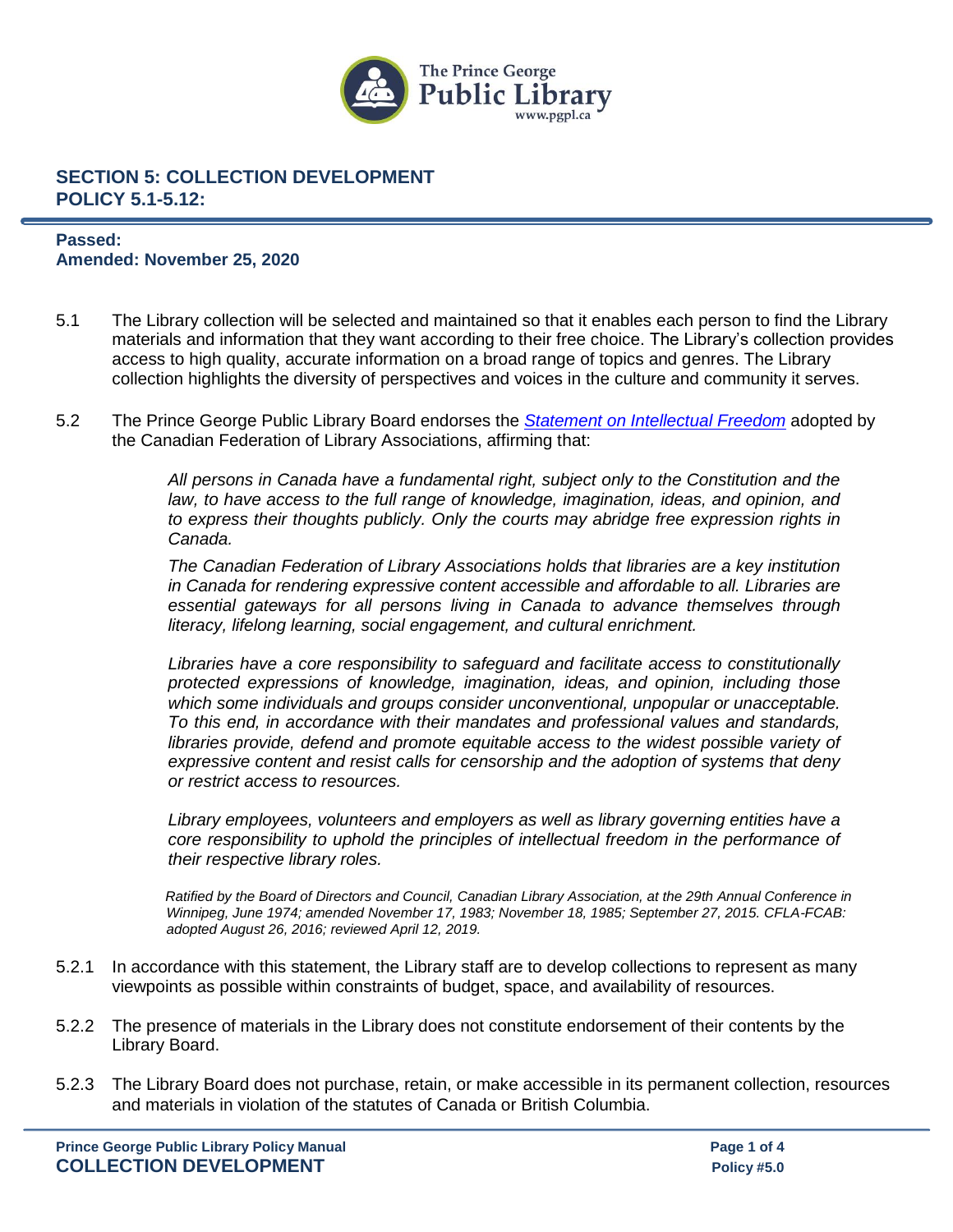

### **Passed: Amended: November 25, 2020**

- 5.3 The Library Board believes that the Public Library is a principal source for information freely available to everyone. Therefore, the Prince George Public Library will:
- 5.3.1 Acquire and organize educational, informational and recreational materials to promote the communication of ideas, an informed community, and an improved quality of life.
- 5.3.2 Provide materials through which inquiring minds may discover original and sometimes controversial ideas essential to a civil society that depends on the free circulation of ideas for its existence.
- 5.3.3 Provide a user-oriented service which anticipates and responds to the educational, cultural, leisure and other information needs of the community of Prince George and the surrounding area.
- 5.4 The Library welcomes and encourages comments and opinions regarding the collection from readers to ensure that the collection accurately reflects and supports the needs and interests of readers. The Library also welcomes suggestions for the purchase of material from readers. These suggestions will be considered in light of the Library's selection criteria.
- 5.5 The Bob Harkins Branch collection aims to be comprehensive in nature. This means that it will offer material on a broad range of subjects and in a variety of formats geared to differing levels of ability, and be responsive to the educational, informational, leisure, cultural and language needs of individuals of all ages. As a comprehensive collection it will act as a central collection for the Prince George Public Library system.
- 5.6 The Nechako Branch aims to provide a basic collection of popular materials in a variety of formats to support the general educational, informational, leisure and cultural needs of its service area. Items located in one branch collection may be requested for pickup at any other branch.
- 5.7 The Library welcomes gifts/donations of books and other materials.
- 5.7.1 Gifts/donations are added according to the same selection criteria as purchased materials. The Library reserves the right to accept or discard any materials received as gifts/donations.
- 5.7.2 Gifts/donations that are not added to the collection are put in either a Library book sale or disposed of at the discretion of the Library Director.
- 5.7.3 Once received, materials are the exclusive property of the Prince George Public Library.
- 5.8 The ultimate responsibility for the selection of all Library materials lies with the Library Director, acting according to the general policies established by the Library Board. Any Library materials so selected are held to have been selected by the Board.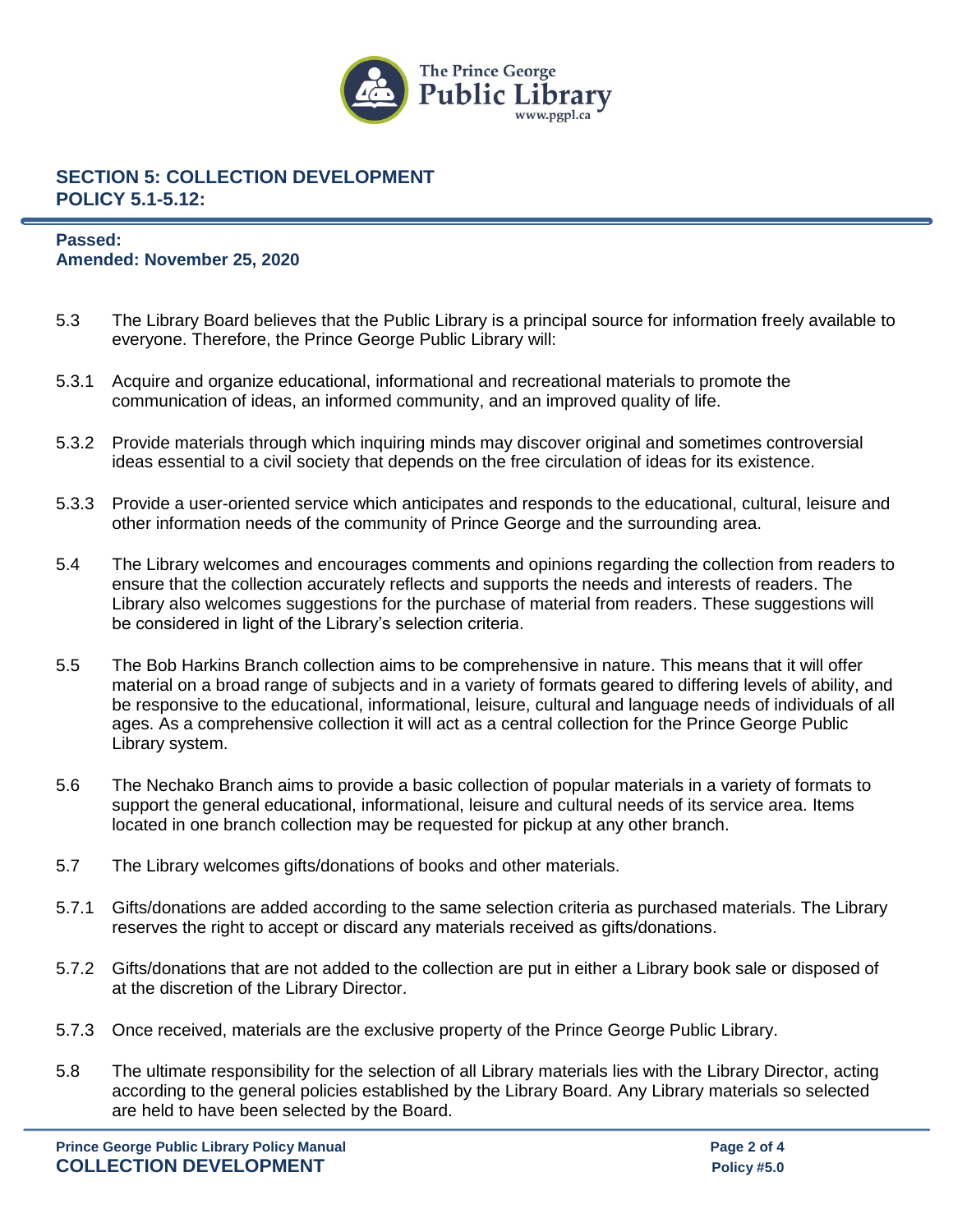

### **Passed: Amended: November 25, 2020**

- 5.9 The Library realizes some materials are controversial and may offend some readers. The ultimate responsibility for the choice of material lies with the reader.
- 5.10 The Library provides access to its materials to all readers.
- 5.11 All materials, whether donated or purchased, will be examined and evaluated in terms of the following standards. Items need not meet all the criteria to be acceptable.
	- Suitability of physical form for Library use.
	- Suitability of subject and style for intended audience.
	- Present and potential relevance to community needs and interests.
	- Appropriateness and effectiveness of medium for content.
	- Insight into the human and social condition.
	- Importance as a document of the times.
	- Relationship to existing collection and other material on the subject.
	- Reputation and/or significance of author.
	- Skills, competence, and purpose of the author.
	- Recommendation or notation by critics, reviewers, or the public.
	- Budgetary and space priorities and limitations.
	- Contribution towards a broad and diverse range of authors, topics, and viewpoints.
	- Reader demand.
- 5.12 Regular deselection of material from the collection is as important as the initial selection of material for the collection. Unless of other value to the Library collection, the material will be deselected according to the following criteria:
	- Frequency of circulation
	- Timeliness
	- Extent to which it is an expression of authors, topics, or perspectives that are underrepresented in the collection
	- **Accuracy**
	- Physical condition